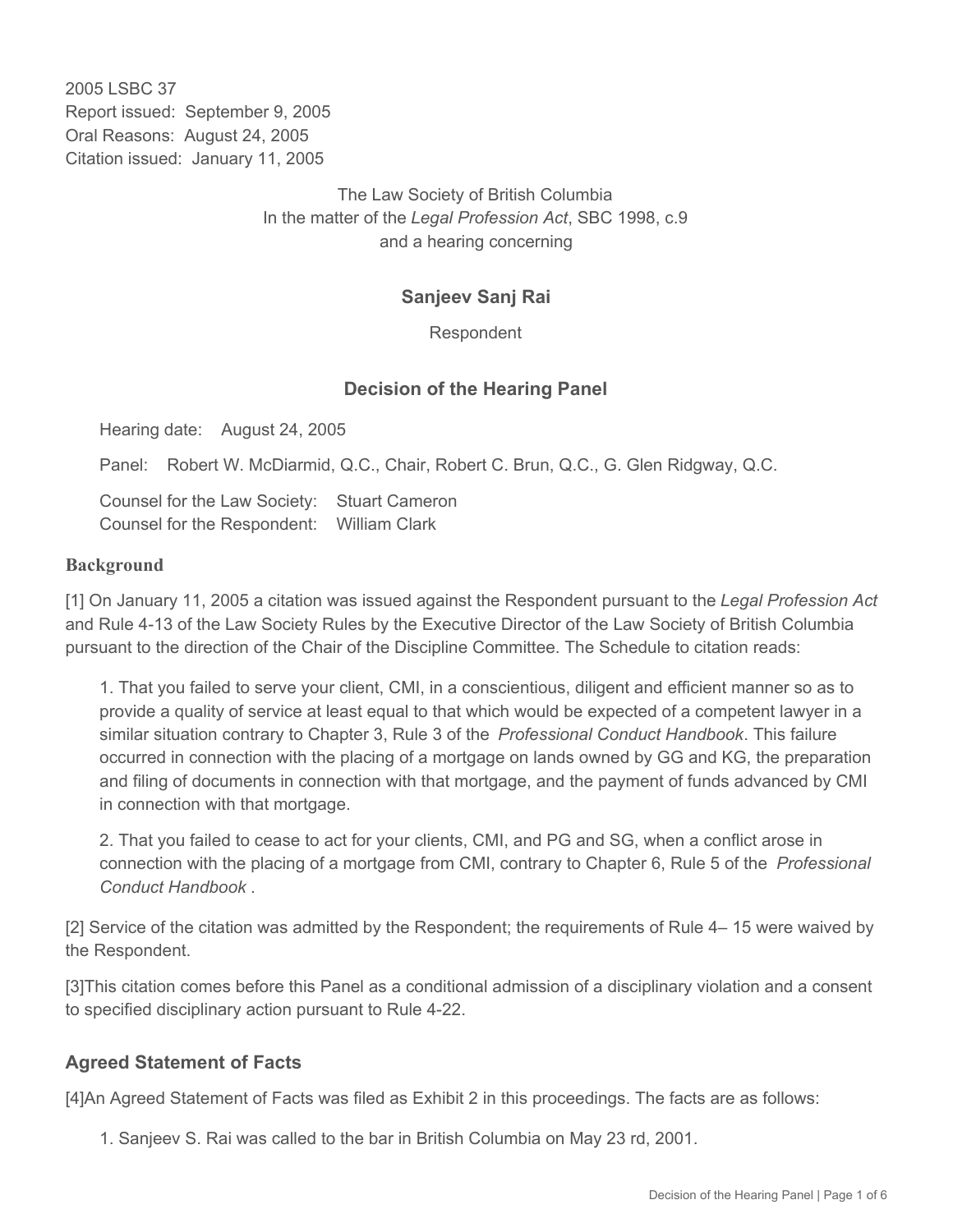2. Mr. Rai practiced law as an associate with Russell Chamberlain, Q.C. at SRC Law Corporation from May 23 rd, 2001 until July 5 th, 2002. He practiced as a sole practitioner from July 6 th, 2002 until June 30 th, 2003. From August 18 th, 2003 until present, he has practiced as a sole practitioner at Rai and Company Law Corporation in Surrey, B.C.

3. On December 11 th, 2003, Mr. Rai received instructions from C.I.B.C. Mortgages Inc. ("CMI") to act for them in a residential mortgage transaction involving a property in Pitt Meadows, B.C. and two applicants: PG and SG. A Revised Mortgage Approval form was attached to the retainer letter. It indicated that the mortgage amount was \$300,000.00 and the date the funds were required was December 16 th, 2003.

4. On December 17 th, 2003, Rai and Company caused a title search print to be made from the New Westminster Land Title Office. The printout indicated that the registered owners of the subject property were GG and KG, the parents of PG and SG. The printout also indicated that the property was subject to two mortgages, a first mortgage in favour of Maple Ridge Community Savings and a second mortgage in favour of Westminster Savings Credit Union.

5. On December 18 th, 2003, a letter was sent to Mr. Rai from CMI. It outlined changes to the mortgage, including a new closing date of December 30 th, 2003.

6. PG and SG attended at Mr. Rai's law office on December 29 th, 2003 and signed the Revised Mortgage Approval form and an Acknowledgement of Legal Representation form.

7. On December 29 th, 2003, Rai and Company sent letters by facsimile to Westminster Savings Credit Union and to Maple Ridge Community Savings requesting payout statements for their respective mortgages.

8. On December 29 th, 2003, Rai and Company received a copy of a payout letter by facsimile from Westminster Savings Credit Union advising that they would discharge the mortgage they held on the subject property upon receipt of \$253,499.09 as of December 29 th, 2003.

9. On December 29 th, 2003, at 4:57 p.m., CMI received a copy of the second page of a document entitled "Solicitor's Interim Report/Requisition for Funds" by facsimile from Rai and Company. It was dated December 29 th, 2003 and set out \$252,704.18 as the mortgage amount. The document was signed by one of Mr. Rai's staff members who was not a lawyer.

10. On December 30 th, 2003, at 10:32 a.m. and again at 12:10 pm, CMI received a revised version of the second page of the document entitled "Solicitor's Interim Report/Requisition for Funds" by facsimile from Rai and Company. That version was also dated December 29 th, 2003, but it had been revised to set out \$300,000.00 as the mortgage amount. The document was signed by one of Mr. Rai's staff members who was not a lawyer.

11. PG and SG met with Mr. Rai on December 30 th, 2003. They executed a Form B Mortgage document.

12. A copy of the first page of the document entitled "Solicitor's Interim Report/Requisition for Payment" was sent to CMI from Rai and Company by facsimile transmission on January 9 th, 2004. It contains the following:

"THE UNDERSIGNED HEREBY CERTIFIES THAT WHEN THIS ADVANCE IS MADE …

When the above monies are disbursed the Mortgagor will have a good and marketable title, free and clear of all judgments, executions, charges and other liens except for the above Mortgage and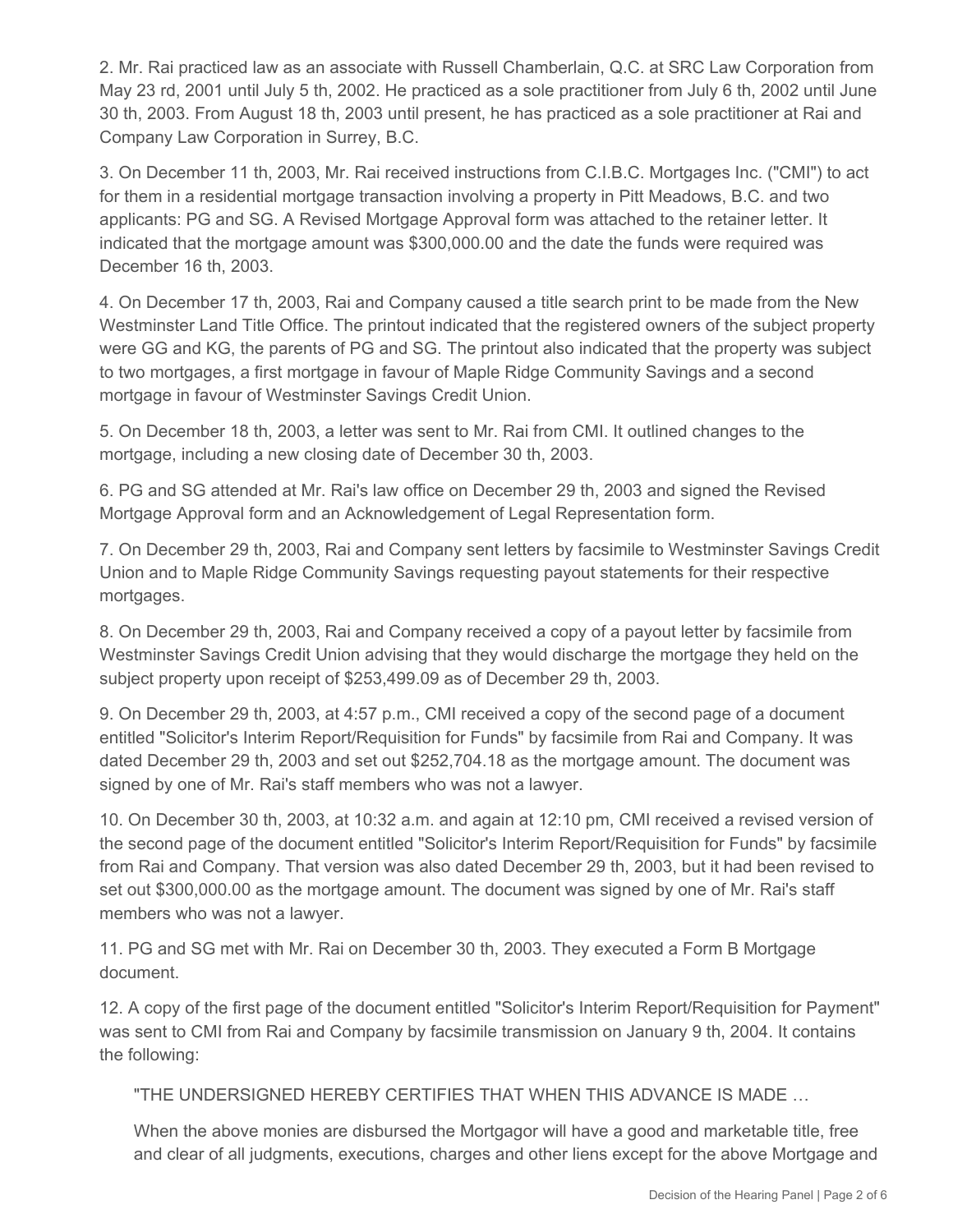you will have a **valid first charge** against the property mortgaged.

13. On December 30th, 2003, CMI advanced \$300,000.00 to Mr. Rai by depositing the funds into his trust account.

14. On December 30 th, 2003, Rai and Company submitted the Form B Mortgage to the Land Title Office in New Westminster for registration.

15. On December 31 st, 2003, Rai and Company forwarded a trust cheque to Westminster Savings Credit Union in the amount of \$253,597.14 on the trust condition that they would execute an enclosed Discharge of Mortgage and Assignment of Rents.

16. On December 31 st, 2003, Rai and Company received a copy of a mortgage discharge statement by facsimile from Maple Ridge Community Savings Credit Union advising that they would discharge their mortgage on the subject property upon receipt of \$118,867.01.

17. The first mortgage in favour of Maple Ridge Community Savings Credit Union was not paid out with the funds advanced by CMI. Mr. Rai's office received the mortgage discharge statement after the second mortgage had been paid out. When it became apparent that the funds advanced were insufficient to pay out the first mortgage, his office forwarded a copy of the mortgage discharge statement to SG and advised SG that more funds were necessary to discharge the first mortgage. Mr. Rai's office was advised by SG that SG and his family were discussing the issue with C.I.B.C. during the month of January 2004.

18. On January 28 th, 2004, the Land Title Office in New Westminster declined to register the CMI mortgage on the basis that "the mortgagors have no registered interest in the land described in item 2." The Notice Declining to Register from the Land Title Office was received by Rai and Company on February 5 th, 2004

19. Mr. Rai was away from his office from the beginning of February 2004 until the end of February 2004. His staff maintained care of his office in his absence. Mr. Rai did not make any arrangements for another lawyer to supervise his office staff in his absence.

20. Mr. Rai acknowledges that he alone was completely responsible for all business entrusted to him as a lawyer and that he was responsible to maintain personal and actual control and management of his office. He acknowledges that while tasks and functions may be delegated to staff and assistants, he was responsible for direct supervision over each non-lawyer staff member.

21. On February 13 th, 2004, a member of the CIBC legal department wrote a letter to Mr. Rai and copied that letter to The Law Society. The writer complained that Mr. Rai had disbursed the funds advanced without ensuring that the borrowers had good and marketable title and that CMI would have a valid first charge registered against the property. The writer demanded an immediate return of the \$300,000 advanced plus accrued interest before February 18 th, 2004.

22. On Mr. Rai's return to the office in March 2004, he spoke to SG and his family, and with a C.I.B.C. representative in Abbotsford. On March 11 th, 2004, Mr. Rai released the remaining funds he was holding by trust cheque in the amount of \$46,008.11 to SG. Mr. Rai discussed the matter with a representative at the Abbotsford branch of the C.I.B.C with a proposal to rectify the situation by adding the parents of SG and PG to the mortgage and to have SG and PG sign as guarantors, if necessary.

23. A Land Title search of October 5 th, 2004 indicated that GG and KG were still the registered owners, and CMI had registered a first charge mortgage on the property on July 13 th, 2004.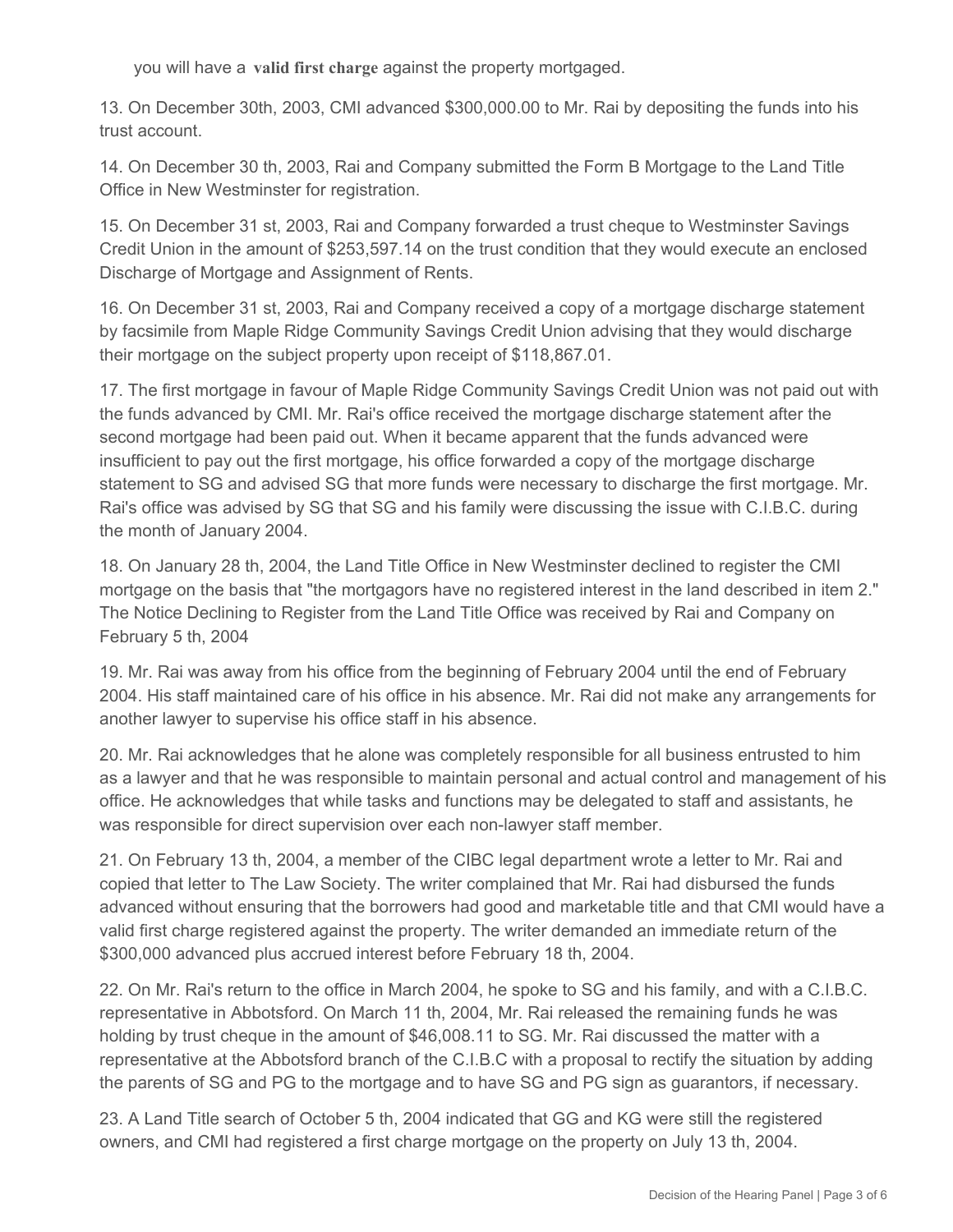24. The mortgage registered in favour of CMI on July 13 th, 2004 was for \$410,000, and named GG and KG as mortgagors, with SG and PG as guarantors.

25. Mr. Rai admits that his conduct in failing to ensure that his clients SG and PG had a valid registered interest in the property, free and clear of all judgments, executions, charges and liens and in failing to ensure that his client CMI would have a valid first charge against the property before he allowed the advanced proceeds to be released was a failure to serve his client CMI in a conscientious, diligent and efficient manner so as to provide a quality of service at least equal to that which would be expected of a competent lawyer in a similar situation, contrary to Chapter 3, Rule 3 of the *Professional Conduct Handbook.*

26. Mr. Rai admits that his conduct outlined in paragraph 25 above constitutes professional misconduct.

27. When he first became aware that the advanced funds were insufficient to discharge the existing first mortgage, Mr. Rai did not thoroughly advise either CMI or SG and PG of the fact that he was in a conflict of interest and, therefore, he would no longer be in a position to advise either CMI or SG and PC concerning the discharge of the first mortgage.

28. Mr. Rai admits that his conduct in attempting to resolve the conflict between his client CMI and his clients SG and PG after he became aware of the conflict without first obtaining their informed consent to continue to act for them was contrary to Chapter 6, Rule 5 of the *Professional Conduct Handbook.*

29. Mr. Rai admits that his conduct outlined in paragraphs 27 and 28 above constitutes professional misconduct.

30. On October 28 th, 2004 the Discipline Committee resolved to recommend to the Chair of the Discipline Committee that there be a direction to issue a citation against Mr. Rai. The Chair so directed, and a citation was issued on January 11 th, 2005. Mr. Rai acknowledges that he was served with a copy of the citation on January 11 th, 2005 and that his counsel waived the requirement for service under Rule 4-15 of the Law Society Rules *.*

31. On October 28 th, 2004, the Discipline Committee also resolved that Mr. Rai appear before three Benchers pursuant to section 39 of the *Legal Profession Act* and to refer the matter to the Practice Standards Committee.

32. On November 29 th, 2004, a panel of three Benchers held a hearing pursuant to section 39 of the *Legal Profession Act* and imposed the following conditions:

"1. We order that the Respondent from and after December 6, 2004, and until relieved of this condition by the Practice Standards Committee, be required to conduct his real estate practice under the supervision of a practice supervisor who must be approved by the Practice Standards Committee and who must supervise the Respondent's practice pursuant to the terms and conditions of a Practice Supervision Agreement in the form of Exhibit 2 to these proceedings, as that Exhibit has been amended. We note that Mr. Ravinder Binpal is approved as a practice supervisor on an interim basis subject to the approval by the Practice Standards Committee in the normal course of its deliberations.

2. It is a further consent condition of the Respondent's continued practice that he submit to the jurisdiction of the Practice Standards Committee for a practice review or such other process as that Committee may decide."

33. On December 2nd, 2004, the Practice Standards Committee met and ordered a practice review of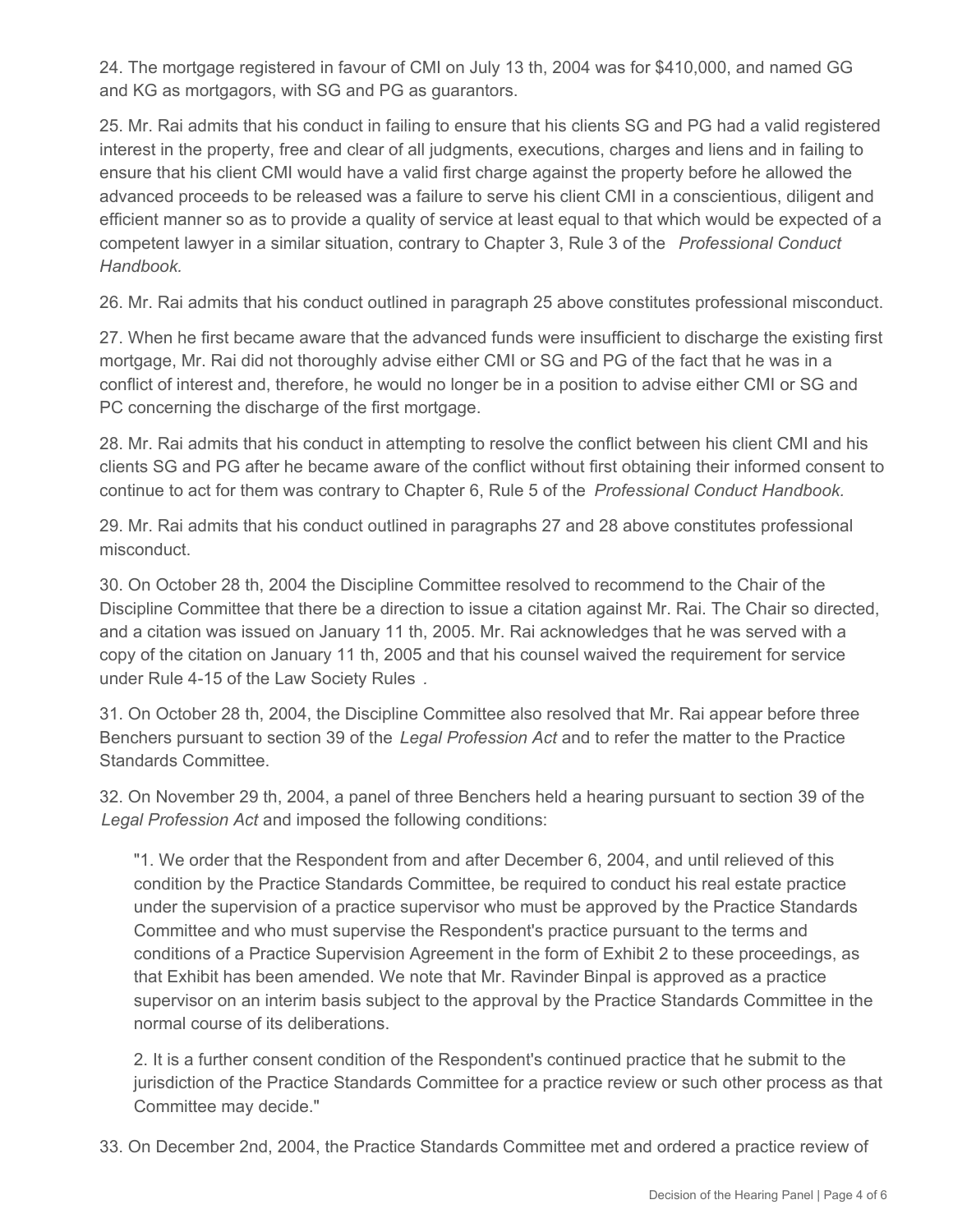Mr. Rai. They also ratified Mr. Rai's Practice Supervision Agreement with Mr. Binpal.

34. Mr. Rai entered into a Practice Supervision Agreement with Rand Buckley for the supervision of his real estate practice. The Agreement was made as of December 6 th, 2004.

35. On February 3 rd, 2005, the Practice Standards Committee met and approved Mr. Buckley as Mr. Rai's practice supervisor, with some amendments to the agreement, including a requirement for monthly reports from the practice supervisor for the first 6 months. Mr. Rai and Mr. Buckley entered into the amended agreement as of February 28 th, 2005.

36. On February 17 th, 2005 Mr. Gounden and Mr. Ganapathi conducted a practice review of Mr. Rai's practice. Mr. Gounden's March 16 th, 2005 report and recommendations, as well as Mr. Rai's response, has been considered at the last meeting of the Practice Standards Committee on May 5 th, 2005. The recommendations were adopted and a follow-up practice review will be scheduled in the future.

[5] In addition to the facts placed before the Panel in the Agreed Statement of Facts, the Respondent, through counsel, advised the Panel that he had paid approximately \$5,000 to the Law Society for costs relating to the Respondent's Practice Review. Further, we were advised that the Respondent personally reimbursed CMI for its legal expenses and other expenses. The amount of such reimbursement was \$7,000.

[6] Mr. Rai articled and then practised as an associate with a law firm whose primary work consisted of criminal defence and plaintiffs'personal injury litigation. Mr. Rai had very little background in real estate transaction legal work. When he commenced practice on his own in the summer of 2003, he was unfamiliar with real estate practice. He took courses to try to familiarize himself with that aspect of the practice of law but was inexperienced in the area of law which was about to form the bulk of his practice. The Panel was troubled by the fact that the Respondent chose to go into an area of law for which his articles and past experience offered little preparation. No doubt as a result of this lack of familiarity, compounded with staffing problems and other difficulties which are all too common with practitioners who are just setting up shop early in their careers, Mr. Rai ran afoul of ethical obligations.

[7] The other troubling aspect of this case is that Mr. Rai did not appear to recognize that CMI was his client. The Panel found it particularly troubling that after Mr. Rai was aware of the problems as described in the Agreed Statement of Facts, he still paid out \$46,008.11 to S.G. This, of course, had the potential of increasing the financial exposure to himself and to his insurers.

[8] Fortunately, matters were eventually straightened out, with the result that the client did not suffer any financial loss.

[9]The Panel is asked to consider the recommendations for penalty by counsel for the Law Society, on the instructions of the Discipline Committee. The proposed penalty is as follows:

- (a) a fine of \$3,000;
- (b) costs of \$4,000;

(c) an order that the Respondent, until relieved of this condition by the Practice Standards Committee, be required to conduct his real estate practice under supervision of a Practice Supervisor;

(d) the Respondent is to remain under the jurisdiction of the Practice Standards Committee so long as that Committee deems it is appropriate; and